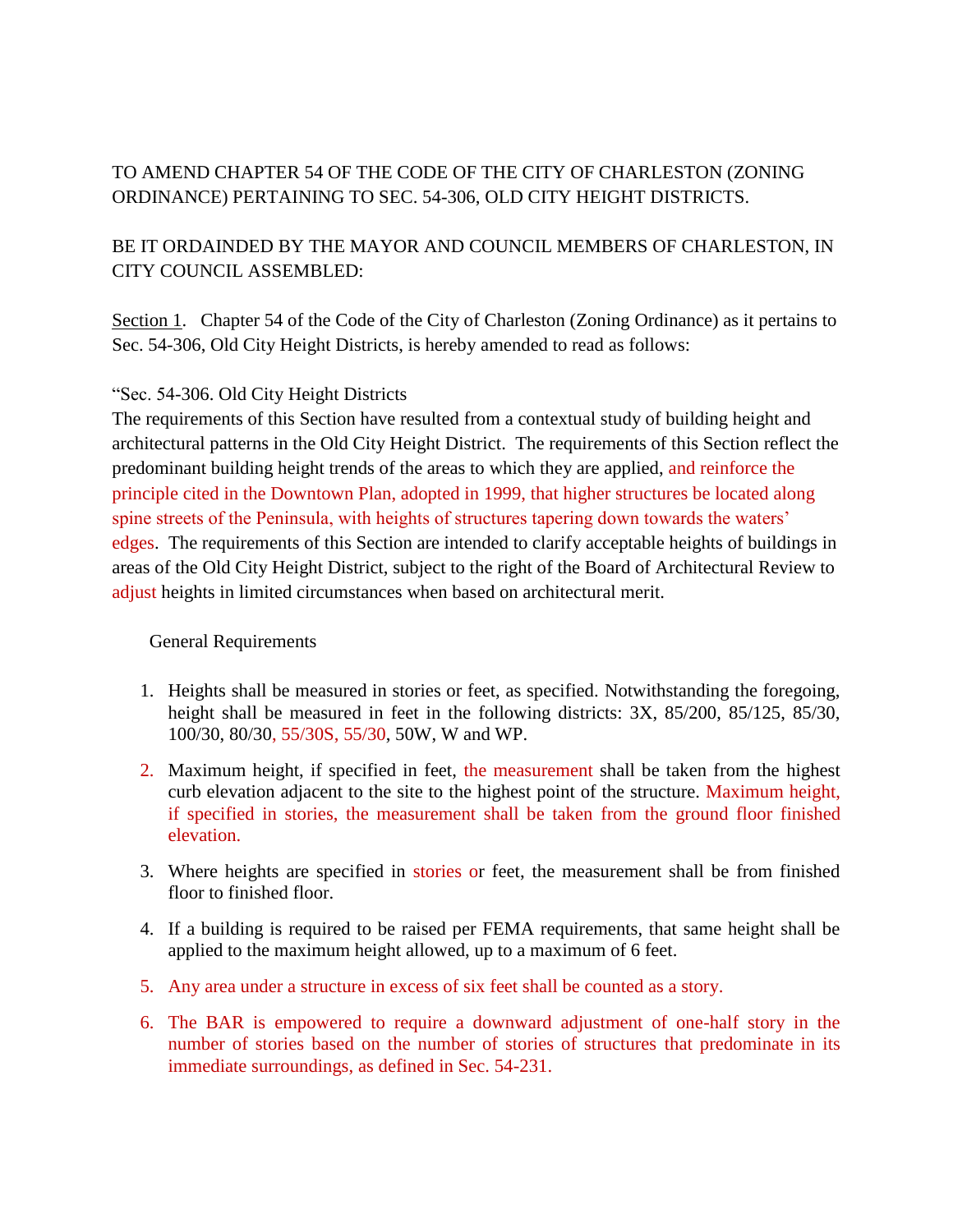- 7. Floors shall be measured in the following manner:
	- i. The maximum height of any residential floor shall be 12 feet, unless otherwise specified. Any dimension above this shall constitute a second floor. The BAR may grant a waiver up to 14 feet on the ground floor, based on architectural merit and context.
	- ii. The minimum height of any residential floor shall not be less than 10 feet; however, there is no minimum height for floors in a single family residence, duplex or townhouse.
	- iii. The maximum height of any nonresidential story shall be 20 feet, unless otherwise specified. Any dimension above this height shall constitute a second floor. The BAR may grant a waiver up to 25 feet on the ground floor based on architectural merit and context.
	- iv. The minimum height of any nonresidential floor shall not be less than 14 feet, unless otherwise specified.
	- v. The BAR is empowered to require downward adjustments to floor heights, based on context of the structures in its immediate surroundings, as defined in Sec. 54- 231.
- 8. Half stories shall be permitted as specified by zone. Half stories shall constitute a maximum 50% habitable use of the attic space or 50% of the buildable area, whicheve**r is**  le**ss**. For purposes of this section a half-story means an area no larger than 50% of the footprint of the structure, regardless of whether that area is under a roof or not.
- 9. Building height to roof eave shall not exceed twice the building width at frontage; provided Board of Architectural Review may waive this provision based on architectural merit and context.
- 10. There shall be no minimum building height requirement, unless required by the applicable height district.
- 11. Appurtenances shall not be permitted to exceed the maximum height, unless otherwise specified.
- 12. If any portion of a structure subject to the jurisdiction of the BAR is within fifty (50) feet of an existing structure rated "exceptional" (Group 1) or "excellent" (Group 2) on the Historic Architecture Inventory, adopted by Section 54-235, or a structure in the Landmark Overlay district, such portion of that structure shall not exceed the height of such existing structures unless approved by the Board of Architectural Review.
- 13. Mechanical equipment on a roof shall be visually screened from the street with parapets or other types of visual screens of the minimum height necessary to conceal the same.
- 14. Additional buildings that are not accessory buildings, additions to buildings, and accessory buildings that include dwelling units that are subject to the jurisdiction of the BAR shall be subordinate in height, scale and mass to the existing building; provided this provision may be waived by the Board of Architectural Review when it deems such appropriate.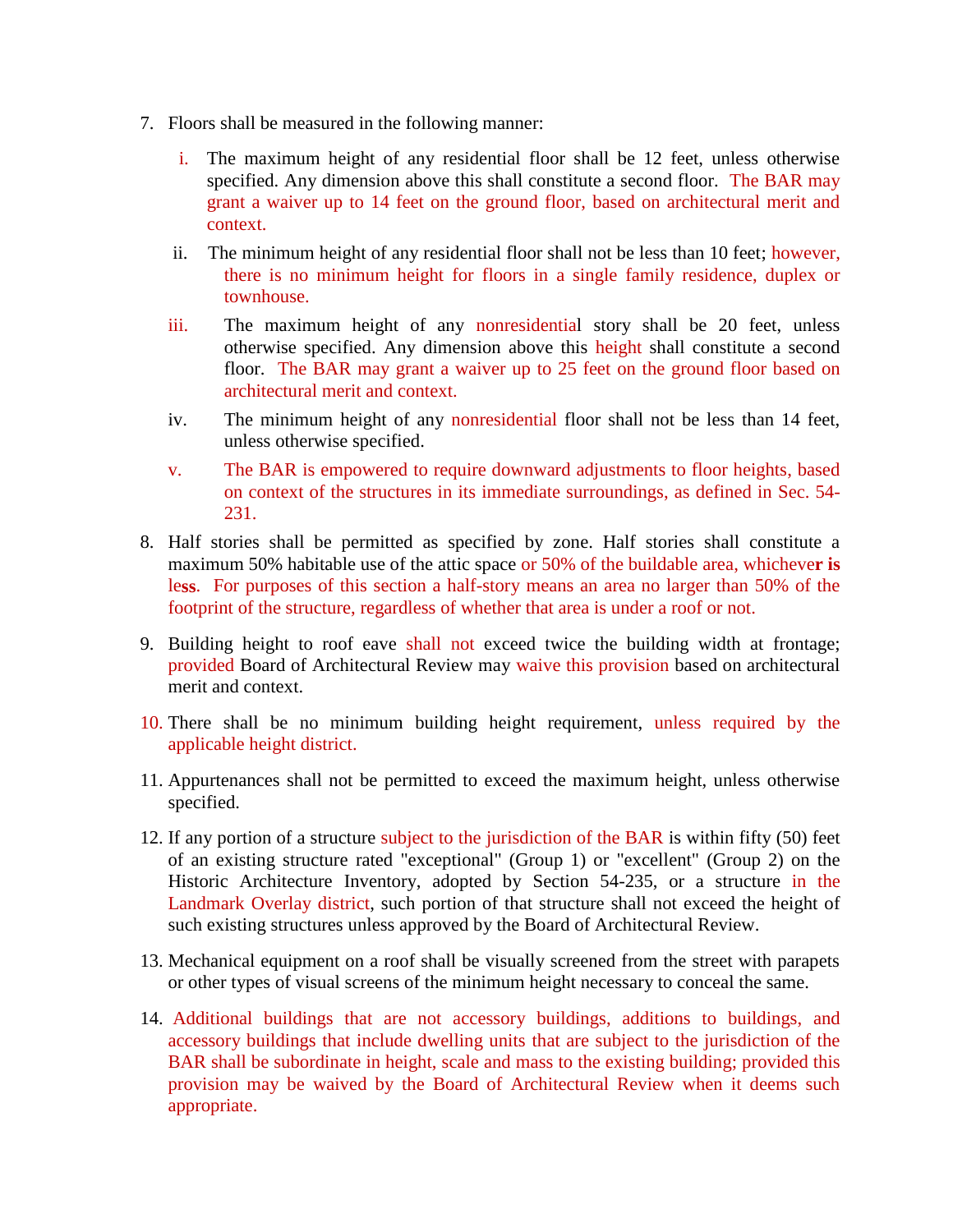- 15. Parking garages shall not exceed the height of the principal building on the site. Parking garages shall not be constrained by floor to floor height requirements, but stand-alone parking garages shall appear from the street to conform to the number of stories permitted in the height district in which it is located.
- 16. In the height districts where additional height may be awarded on the basis of architectural merit and context, if the property is not subject to the jurisdiction of the Board of Architectural Review, to request such additional height, the owner must submit the plans to the Board of Architectural Review for review and approval.
- 17. An applicant seeking a height rezoning shall only be able to request a rezoning to the next succeeding height district.
- 18. Applicant requesting additional height as may be authorized per the applicable height district shall adhere to submittal requirements as adopted by the Board of Architectural Review.
- 19. Communication towers shall not exceed the maximum building height limits of districts that include a maximum height limit in feet, or a height limit equal to 10 feet per story for districts that do not specify a maximum height in feet.
- 20. "Architectural merit" means a project that reflects exemplary architectural and urban design, utilizes the highest level of materials and finishes and contributes to the public realm.

### **Sec 54-306.A: Height District 2.5**

Maximum building height shall be 2.5 stories, up to 35 feet maximum.

The Board of Architectural Review may permit an additional half story on buildings subject to its jurisdiction based on architectural merit and context.

Within residential zone districts, accessory buildings shall not exceed one and one-half stories and an eave height of eleven feet, except where applicable regulations of the Zoning Ordinance allow an additional dwelling unit in an accessory building.

### **Sec 54-306.B: Height District 3**

Maximum building height shall be 3 stories.

The attic shall not be habitable.

The commercial ground floor shall not exceed 14 feet.

The Board of Architectural Review may waive the limitation on habitable attic space based on architectural merit and context.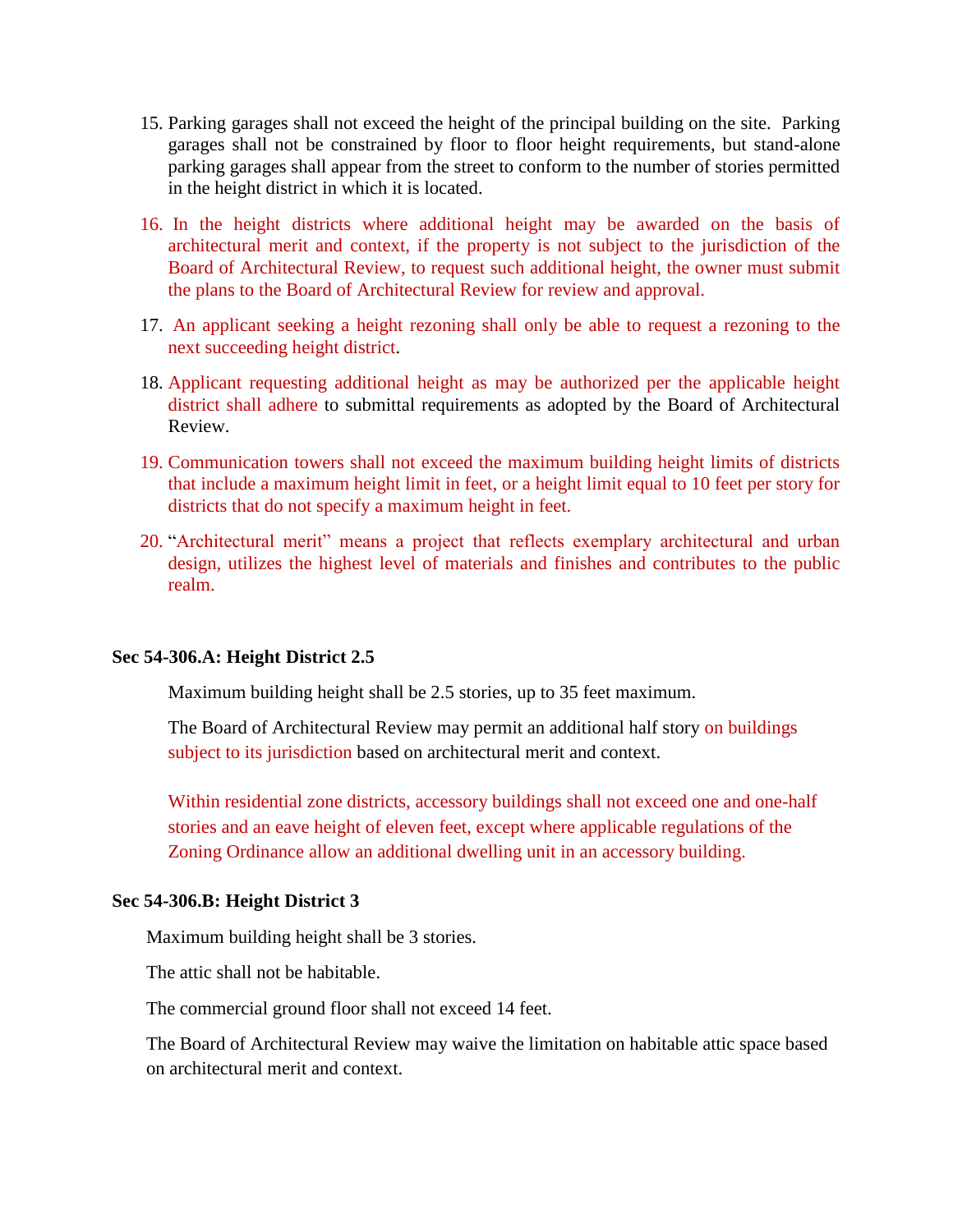Within residential zone districts, accessory buildings shall not exceed one and one-half stories and an eave height of eleven feet, except where applicable regulations of the Zoning Ordinance allow an additional dwelling unit in an accessory building.

#### **Sec 54-306.C: Height District 2.5 - 3.5**

- On ROW's greater than 50 feet, the building height shall be limited to a maximum 3 stories and a maximum height of 45 feet.
- On ROW's between 35 feet and 50 feet, the building height shall be limited to a maximum of 3 stories, and shall also be limited by the ROW width of the street at a maximum 1:1 ratio. In no event, shall maximum building height exceed 45 feet. (i.e.: if a ROW is 40ft, the building shall not be taller than 40ft).
- On ROW's less than 35ft the building height shall be limited to a maximum 2.5 stories.
- For multi-family buildings subject to its jurisdiction and in PUDs, the Board of Architectural Review may permit up to 4 stories and up to a maximum 45 feet, based on architectural merit and context.
- Any new structure that requires the ground floor to be elevated more than 2 feet above the average sidewalk height as per FEMA requirements shall be allowed the equivalent in height up to a maximum of 50 feet overall.
- The commercial ground floor shall not be less than 12 feet in height and no more than 16 feet in height, unless a waiver is granted for additional height of the floor per the requirements of Sec. 54-306 (7) hereof.

Within residential zone districts, accessory buildings shall not exceed one and one-half stories and an eave height of eleven feet, except where applicable regulations of the Zoning Ordinance allow an additional dwelling unit in an accessory building.

#### **Sec 54-306.D: Height District 3.5**

Maximum building height shall be 3.5 stories, up to a maximum of 50 feet.

The Board of Architectural Review may permit an additional half story, based on architectural merit and context, up to a maximum of 50 feet overall.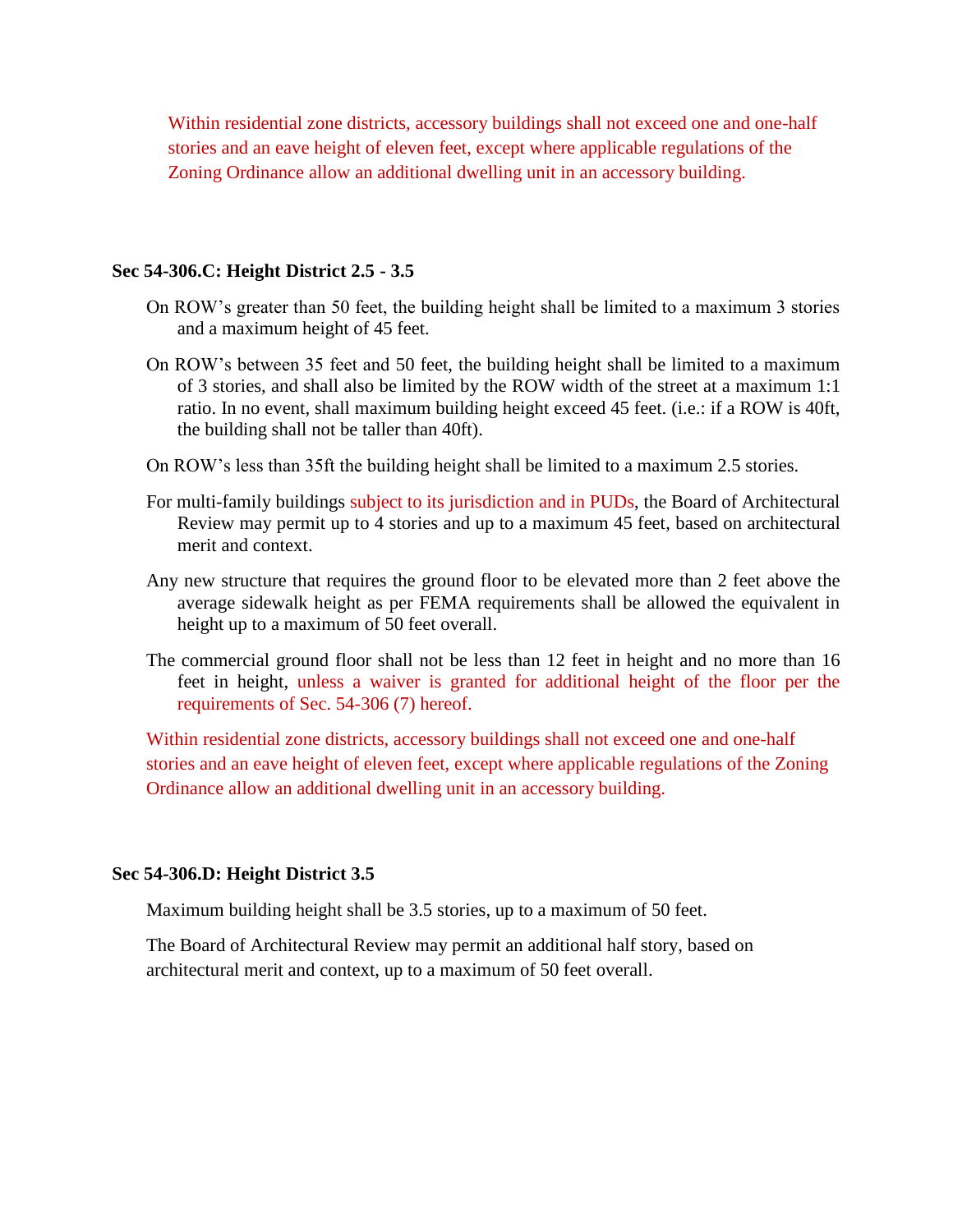#### **Sec 54-306.E: Height District 4**

Maximum building height shall not exceed 4 stories.

The Board of Architectural Review may permit an additional one-half story, based on architectural merit and context, up to a maximum of 50 feet overall.

### **Sec 54-306.F: Height District 5**

Maximum building height shall not exceed 5 stories.

- The Board of Architectural Review may permit an additional story based on architectural merit and context.
- Additional height for ornamental appurtenances that exceed the maximum allowable height may be permitted by the Board of Architectural Review, based on architectural merit and context.

Utilitarian appurtenances related to mechanical equipment or structural systems (such as elevator and stair towers, exhaust fans, HVAC equipment) may exceed the maximum height, based on the following standards:

Appurtenances shall not exceed nine feet in height.

Appurtenances shall be placed to the rear or side of the buildings where possible.

Structures that are 5 or more stories shall be abutted by sidewalks no less than 10 feet in width, except that this requirement shall not apply to structures constructed prior to the effective date of this ordinance that are not permitted to be demolished by the Board of Architectural Review.

### **Sec. 54-306 G**. **Height District 6**

Maximum building height shall not exceed 6 stories.

- The Board of Architectural Review may permit an additional story based on architectural merit and context.
- Additional height for ornamental appurtenances that exceed the maximum allowable height may be permitted by the Board of Architectural Review, based on architectural merit and context.
- Utilitarian appurtenances related to mechanical equipment or structural systems (such as elevator and stair towers, exhaust fans, HVAC equipment) may exceed the maximum height, based on the following standards:

Appurtenances shall not exceed nine feet in height.

Appurtenances shall be placed to the rear or side of the buildings where possible.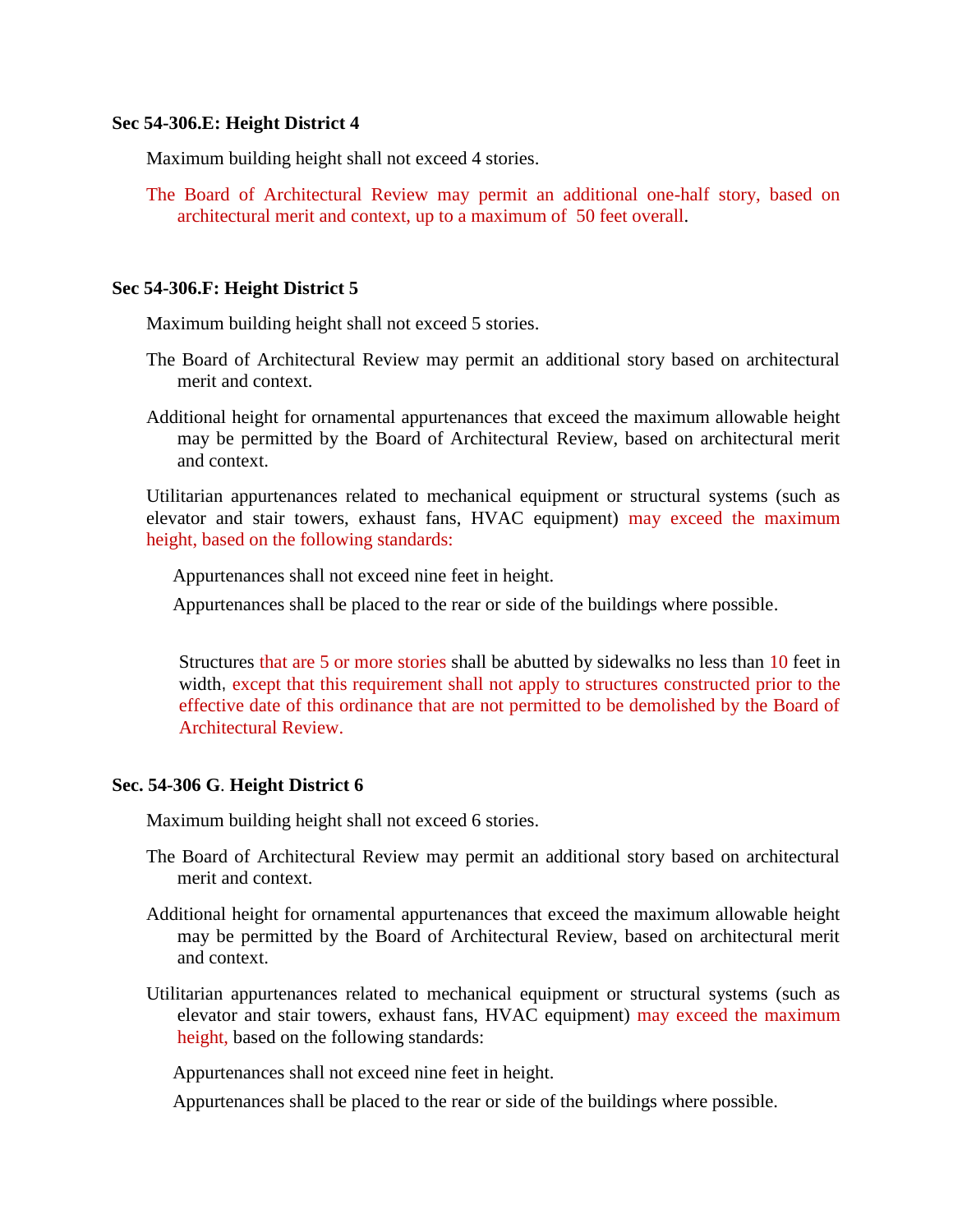Structures that are 6 stories or more shall be abutted by sidewalks no less than 10 feet in width, except that this requirement shall not apply to structures constructed prior to the effective date of this ordinance that are not permitted to be demolished by the Board of Architectural Review.

#### **Sec 54-306.H: Height District 8**

Maximum building height shall not exceed 8 stories.

- The Board of Architectural Review may permit an additional story based on architectural merit and context.
- Additional height for ornamental appurtenances that exceed the maximum allowable height may be permitted by the Board of Architectural Review, based on architectural merit and context.
- Utilitarian appurtenances related to mechanical equipment or structural systems (such as elevator and stair towers, exhaust fans, HVAC equipment) may exceed the maximum height, based on the following standards:

Appurtenances shall not exceed nine feet in height.

Appurtenances shall be placed to the rear or side of the buildings where possible.

 Structures that are 8 stories or more shall be abutted by sidewalks no less than 10 feet in width, except that this requirement shall not apply to structures constructed prior to the effective date of this ordinance that are not permitted to be demolished by the Board of Architectural Review.

The provisions of Sec. 54-306 (12) do not apply in this height district.

### **Sec 54-306.I: Height District 4-12**

- Maximum building height shall not exceed 4 stories. Additional stories, up to a maximum of 12 stories shall be permitted based on meeting specific performance standards as defined in Sec. 54- 201.
- Additional height for ornamental appurtenances that exceed the maximum allowable height may be permitted by the Board of Architectural Review, based on architectural merit and context.
- Utilitarian appurtenances related to mechanical equipment or structural systems (such as elevator and stair towers, exhaust fans, HVAC equipment) may exceed the maximum height when their visual impact is minimized**,** based on the following standards:

Utilitarian appurtenances shall not exceed nine feet in height.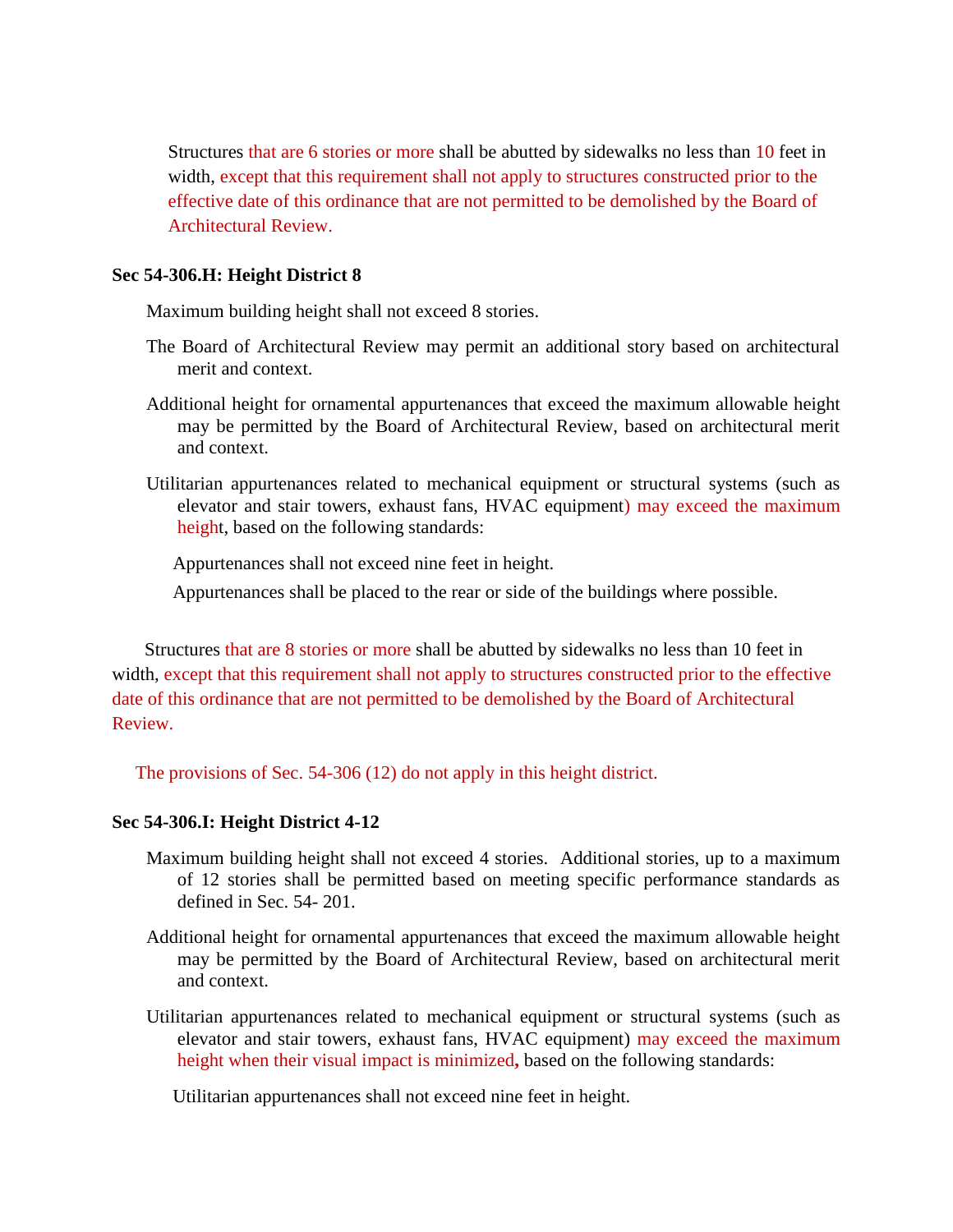Utilitarian appurtenances shall be placed to the rear or side of the buildings where possible.

Structures more than 4 stories shall be abutted by sidewalks no less than 10 feet in width.

## **Sec. 54-306 J Height District 3X**

In this district, no structure, including appurtenant parts of a structure, except for elevator penthouses, or mechanical penthouses, shall exceed a height equal to three (3) times the least dimension as measured from the center of the right-of-way to the face of the building. No structure fronting on any street shall be lower than the height of thirty (30) feet.

## **Sec. 54-306 K Height District 85/200**

In this district:

- 1. No part of a structure, including elevator penthouses and mechanical penthouses, shall exceed the height of two hundred (200) feet, nor shall the principal structure be lower than thirty (30) feet.
- 2. All portions of a structure, except cornices, canopies, balconies, arcades and other non-habitable architectural elements, shall be set back at least forty (40) feet from the center of the street right-of-way, and a minimum of fifty (50) percent of the building's street frontage shall occur at this set back line, subject to provisions of Article 3: Part 10.
- 3. All portions of a structure above eighty-five (85) feet including elevator penthouses and mechanical penthouses, except cornices, canopies, balconies, arcades and other non-habitable architectural elements, shall be set back at least fifty-five (55) feet from the center of the street right-of-way. All such portions of a structure, except cornices, canopies, balconies, arcades and other non-habitable architectural elements, shall occupy no more than fifty (50) percent of the building site coverage area.

## **Sec. 54-306 L Height District 85/125**

- 1.No part of a structure, including elevator penthouses and mechanical penthouses, shall exceed the height of one hundred and twenty-five (125) feet, nor shall the principal structure be lower than thirty (30) feet.
- 2. All portions of a structure, except cornices, canopies, balconies, arcades and other non-habitable architectural elements, shall be set back at least forty (40) feet from the center of the street right-of-way, and a minimum of fifty (50) percent of the building's street frontage shall occur at this set back line, subject to provisions of Article 3: Part 10.
- 3. All portions of a structure above eighty-five (85) feet including elevator penthouses and mechanical penthouses, except cornices, canopies, balconies, arcades and other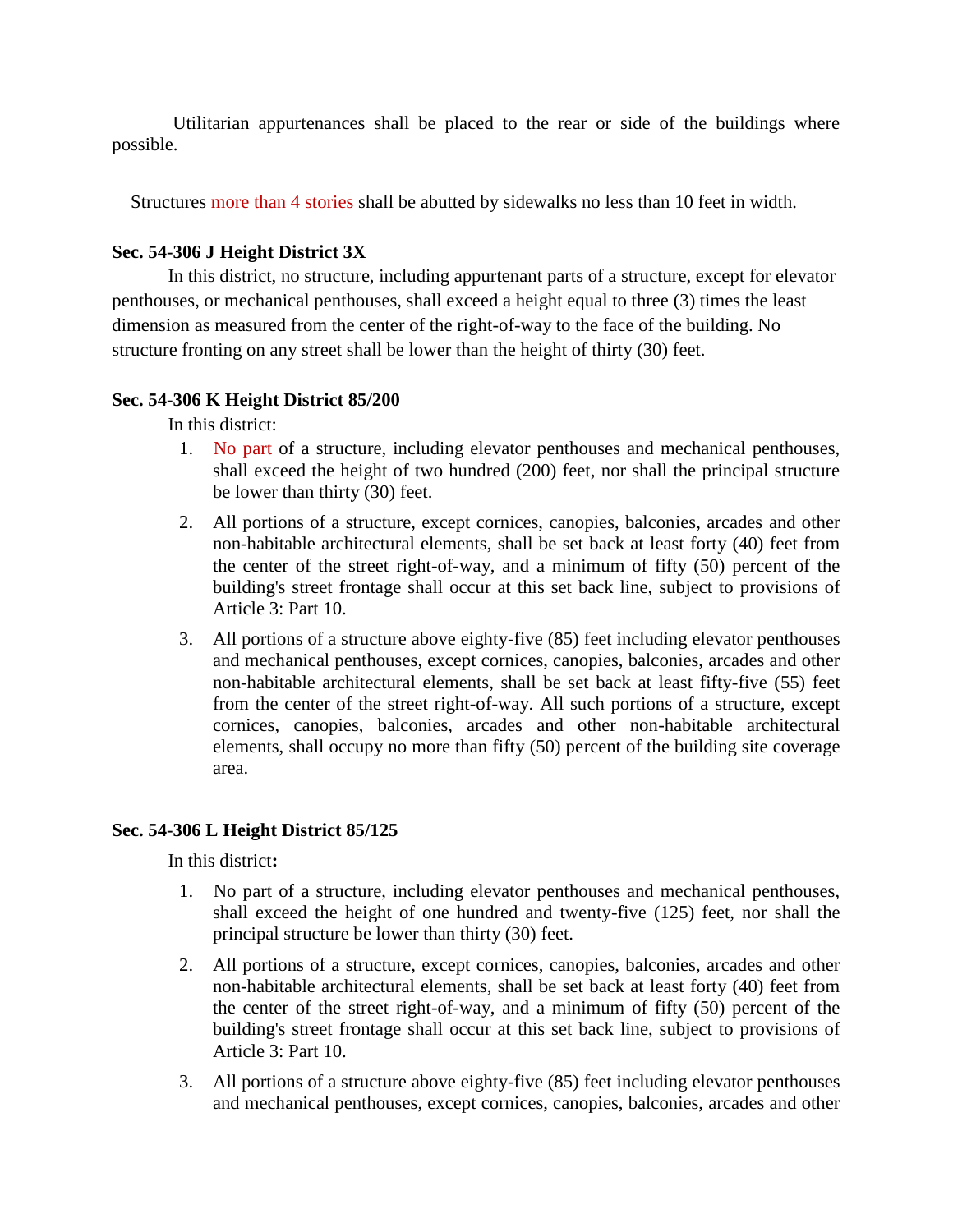non-habitable architectural elements, shall be set back at least fifty-five (55) feet from the center of the street right-of-way. All such portions of a structure, except cornices, canopies, balconies, arcades and other non-habitable architectural elements, shall occupy no more than seventy-five (75) percent of the building site coverage area.

### **Sec. 54-306 M Height District 85/30**

In this district:

- 1. No part of a structure, including elevator penthouses and mechanical penthouses, shall exceed the height of eighty-five (85) feet, nor shall the principal structure be lower than thirty (30) feet.
- 2. All portions of a structure, except cornices, canopies, balconies, arcades and other non-habitable architectural elements, shall be set back at least forty (40) feet from the center of the street right-of-way, and a minimum of fifty (50) percent of the building's street frontage shall occur at this set back line, subject to provisions of Article 3: Part 10.

### **Sec. 54-306 N Height District M 100/30**

- 1. The minimum height for a structure fronting on a street is thirty (30) feet, and the minimum height on the ground floor of a structure fifteen (15) feet.
- 2. The maximum height of a structure along north-south oriented streets is four (4) stories. The height along north-south oriented streets shall be maintained from the edge of the right-of-way into the interior of the lot for a distance of one hundred (100) feet, except as provided in part 5 hereof.
- 3. The maximum height of a structure along east-west oriented streets is five (5) stories. The height along east-west oriented streets shall be maintained from the edge of the right-of-way into the interior of the lot a distance of twenty-five (25) feet, except as provided in part 5 hereof.
- 4. Within the interior of lots (one hundred (100) feet from the edge of north-south oriented streets and twenty-five (25) from the edge of east-west oriented streets), the maximum height for a structure is one hundred (100) feet.
- 5. To enable the incorporation of distinct architectural features and improve pedestrian activity at the street level, the height limits of parts 2 and 3 may be exceed by an additional occupied story within the step-back areas set out in parts 2 and 3 and occupied or unoccupied architectural features along the right-of-way may exceed the height limits of parts 2 and 3 upon findings by the Board of Architectural Review that:
	- a. The sidewalks widths along all streets abutting the project are widened by at least three (3) feet; and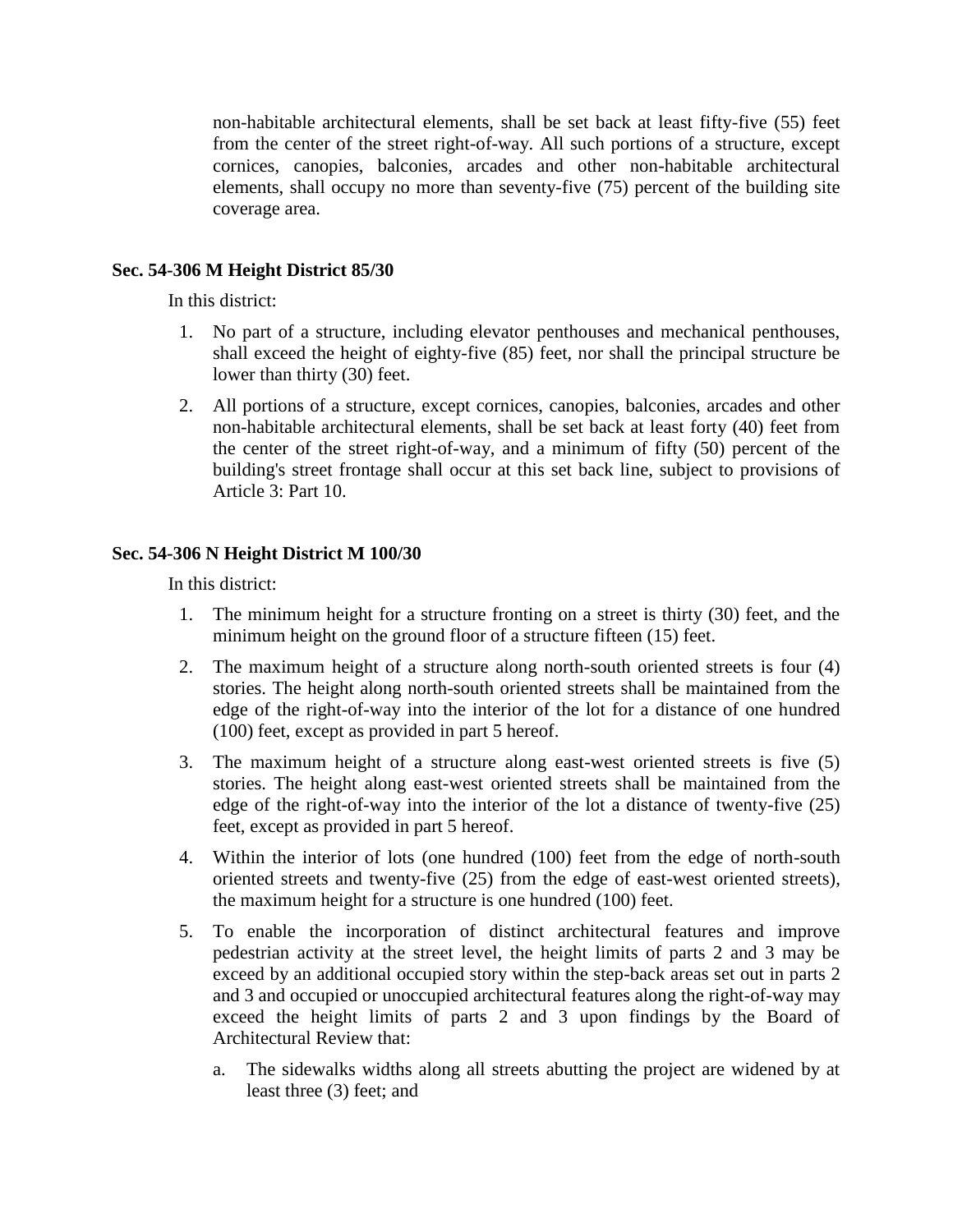- b. At least seventy-five (75) percent of the ground floor street frontages is devoted to non-residential use; and
- c. If applicable, the additional story and its proposed location in the step-back areas prescribed by parts 2 and 3 enhance the architectural approach of the project; and
- d. If applicable, proposed architectural features along the right-of-way that exceed the height limits of parts 2 and 3 enhance the architectural approach of the project and do not constitute, in the aggregate, more than twenty (20) percent of the square footage of the footprint of the structure at the street level.

### **Sec. 54-306 O Height District 80/30**

In this district:

- 1. No structure, including appurtenant parts of a structure except for elevator penthouses, or mechanical penthouses, shall exceed a height of eighty (80) feet nor shall any structure fronting on any street be lower than the height of thirty (30) feet.
- 2. All portions of a structure above the fifty-five (55) foot level shall be set back at least twenty-five (25) feet from all street right-of-way lines.

### **Sec. 54-306 P Height District 50W**

In this district:

- 1. No structure shall exceed a height of fifty feet (50′).
- 2. All structures shall be set back from the high water mark a minimum of twenty-five feet (25′), except that water-dependent structures shall be allowed to encroach on the twenty-five foot (25′) setback.
- 3. All structures shall be set back from the high water mark of manmade canals a minimum of ten feet (10′), except that water-dependent structures shall be allowed to encroach on the ten foot (10′) setback.

### **Sec. 54-306 Q Height District W**

In this district:

- 1. No structure shall be nearer to the nearest right-of-way lines of the street on which it fronts than a distance equal to the height of the building.
- 2. The ground coverage of all structures on a lot shall not exceed twenty-five (25) percent of the lot area; "ground coverage" being defined as the sum of the areas of the largest floors in each building.
- 3. No structure shall be nearer to an interior property line or side street right-of-way line than a distance equal to one-half-the height of the building.

### **Sec. 54-306 R Height District WP**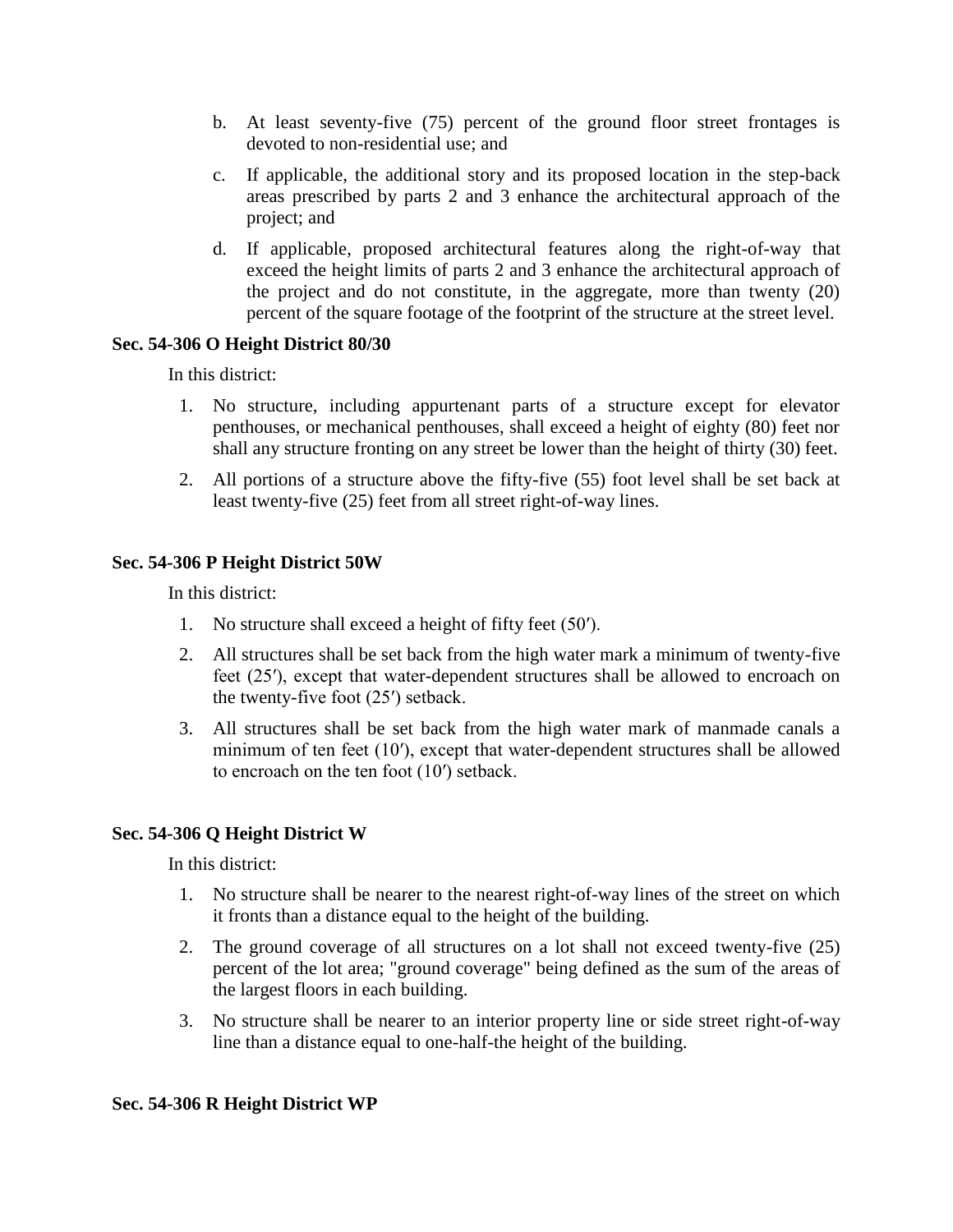In this district:

- 1. No structure shall exceed the height of sixty (60) feet.
- 2. The ground coverage of all structures on a lot shall not exceed twenty-five (25) percent of the lot area; "ground coverage" being defined as the sum of the areas of the largest floor in each building. Ground coverage shall not include paved parking areas or staging areas.

### Sec. 54-306 S Height District 56/30 V

- 1. FEMA Velocity Zone regulations impose significant restrictions on the developable volume of properties that fall within its influence, and are particularly restrictive regarding street-level development. The success of the traditional urban fabric of Charleston is highly dependent upon the activation of the public realm, and streetlevel uses are a key element of this activity. The 56/30V Height District is intended to encourage a continuation of Charleston's urban traditions by providing incentive for development of street-level activity within FEMA Velocity Zones.
- 2. No part of a structure shall exceed the height of fifty-six (56) feet unless permitted as a result of the following clauses, nor shall any principal structure be lower than thirty (30) feet.
- 3. Allowances for additional enclosed habitable space above fifty-six (56) feet but not to exceed a height of seventy (70) feet shall be permitted when the development in question provides for contributory occupation of the ground floor at the street frontage(s) of the property. Such contributory occupation must be designed to abide by FEMA requirements for development in Velocity Zones as approved by the city's Floodplain Administrator. For every square foot of approved contributory occupation of the ground floor, the development will be permitted an equivalent square foot of habitable space above fifty-six (56) feet, up to a limit of 25 percent of the total rooftop area. Contributory occupation is defined as any activity that is deemed by the Zoning Administrator to be consistent with and supportive of the goal of street-level activation within the FEMA V-Zone. Such activity might include, but is not limited to: outdoor dining (covered or open-air), temporary shops or merchant stands; manned vending carts; green spaces (physically open to the sky); building access stairs or lobbies, storefront displays, etc. In addition, the areas dedicated to contributory occupation must be located with a majority of its frontage on the street or public sidewalk, and must be specifically designed to support contributory occupation. Under no circumstances will parking, *mechanical* or storage areas be considered contributory occupation.
- 4. Allowances for additional height above fifty-six (56) feet but not to exceed seventy (70) feet may be permitted for architectural features such as parapets, towers, pergolas, or other roof elements, and mechanical rooms, elevator penthouses and stair towers. Mechanical rooms, elevator penthouses and stair towers must be designed as integrated architectural elements. The design of such features is further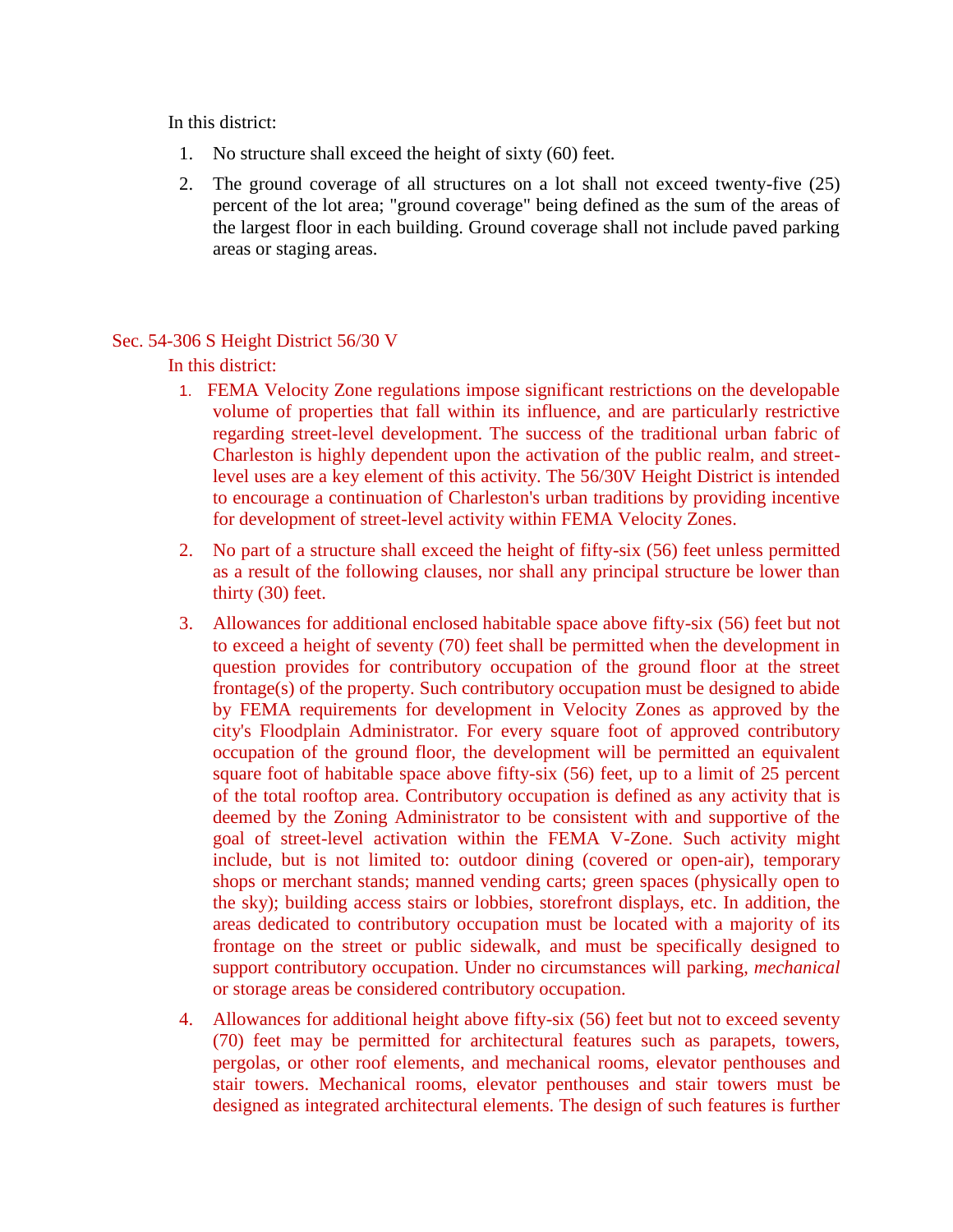limited as follows: they shall not contain enclosed habitable spaces (unless such habitable spaces are permitted as a result of the previous clause); the total rooftop occupation (including allowed enclosed habitable spaces and uninhabitable architectural features) shall not exceed 50 percent of the total rooftop area; the existence and design of any such features is subject to review and approval of the Board of Architectural Review.

5. Notwithstanding the above, no portion of a structure, which structure is within fifty (50) feet of an existing building rated "exceptional" (Group 1) or "excellent" (Group 2) on the Historic Architecture Inventory adopted by Section 54-235 shall exceed the height of such existing building unless approved by the Board of Architectural Review.

### **Sec. 54-306 T 120/30**

In this district**:**

- 1. No structure, including appurtenant parts of a structure, except for elevator penthouses, or mechanical penthouses, shall exceed a height of one hundred twenty (120) feet nor shall any structure fronting on any street be lower than the height of thirty (30) feet.
- 2. All portions of a structure above the seventy (70) foot height level shall set back at least thirty (30) feet from all street right-of-way lines.
- 3. All principal structures fifty (50) feet or less in height shall have no set back from street right-of-way lines, subject to provisions of Article 3: Part 10; except such structures may be set back from street right-of-way a distance no greater than the least such set back of the two adjoining buildings on either side.
- 4. Notwithstanding the above, no portion of a structure, which structure is within fifty (50) feet of an existing building rated "exceptional" (Group 1) or "excellent" (Group 2) on the Historic Architecture Inventory adopted by Section 54-235 shall exceed the height of such existing buildings unless approved by the Board of Architectural Review.

### Sec. 54-306U 55/30 S

In this district:

- 1. No part of a structure shall exceed the height of fifty-five (55) feet, nor shall the principal structure be lower than thirty (30) feet.
- 2. All structures shall have no minimum set back from street right-of-way lines, subject to provisions of Article 3: Part 10.

### Sec. 54-306V 55/30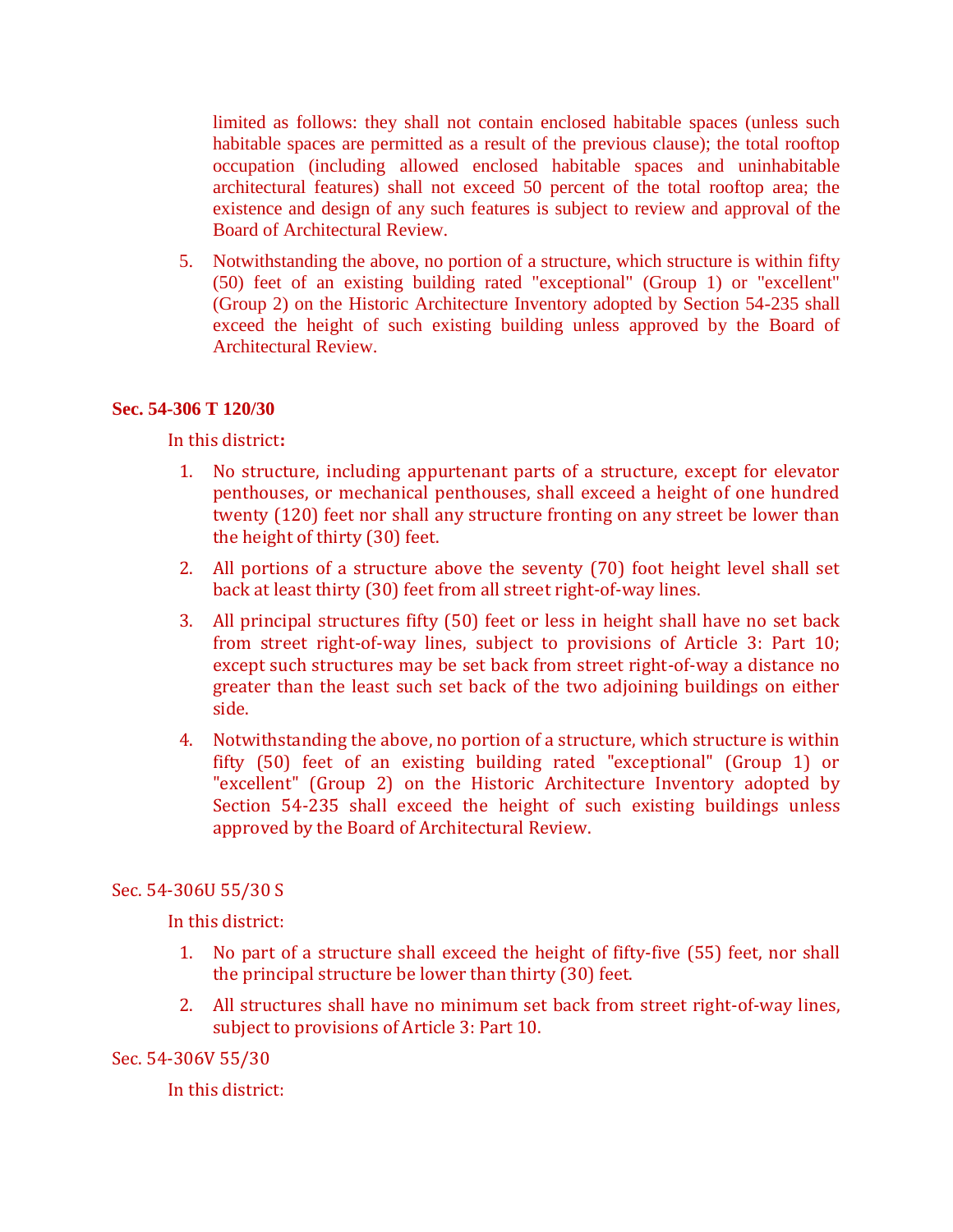- 1. No part of a structure shall exceed the height of fifty-five (55) feet, nor shall the principal structure be lower than thirty (30) feet.
- 2. All structures shall have no set back from street right-of-way lines, subject to provisions of Article 3: Part 10.

Section 2. The Old City Height District Map is replaced by the Old City Height District Map, attached to this Ordinance as Exhibit "A", and incorporated herein by reference.

Section 3. The provision of this Ordinance, including the Old City Height Map, shall be reviewed by the Department of Planning, Preservation and Sustainability, in consultation with the Boards of Architectural Review, during the six month period immediately following ratification of this Ordinance. Should such review suggest modifications to this Ordinance to improve its efficacy or operation, such modifications shall be submitted to the Planning Commission and City Council for consideration.

Section 4. This Ordinance shall become effective upon ratification.

 Ratified in City Council this \_\_\_\_\_ day of \_\_\_\_\_\_\_\_\_\_\_\_ in the Year of Our Lord, 2017, and in the letthe Year of the Independence of the United States of America

John J. Tecklenburg Mayor, City of Charleston

ATTEST:

Vanessa Turner Maybank Clerk of Council